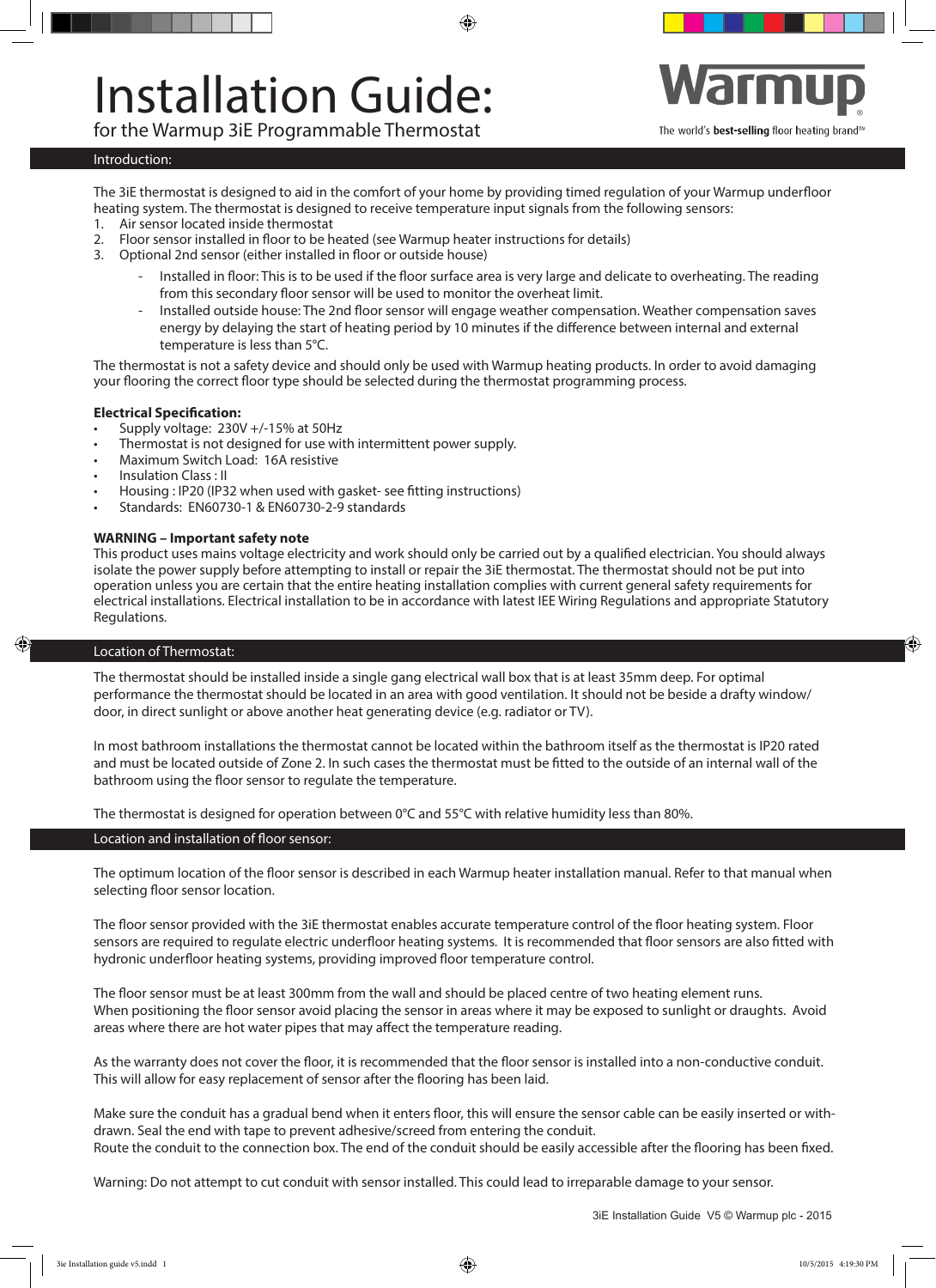⊕

# Installation:

Separate the front housing of thermostat from wall module:

- 1. Unscrew both closing screws (bottom of stat) until they will not turn any further.
- 2. Release front housing by gripping lower half of outer frame and pulling outwards then upwards
- 3. Place front housing somewhere safe
- 4. Run all wires to the wall box. Check to ensure that you have included the following:
- Power (Live and Neutral)
- Heater (Live and Neutral)
- Floor sensor
- Fil pilote (if necessary)
- External/ 2nd floor Sensor (if necessary)
- 5. Pull wires through wall box and complete terminal wiring.

IMPORTANT: Ensure that multi stranded wires are fully inserted into the terminals and secured tightly. Any loose strands should be trimmed as they could cause a short-circuit.

If connecting more than two heaters, an electrical junction box will be required.

**NOTE:** Always ensure that the sensor cable is installed in a separate conduit to the power cables supplying the thermostat and heating system.

# Normal electrical installation (see numbering on diagram to right)

- 2. Connect to Power Supply (Live 230V AC)
- 3. Connect to Power Supply (Neutral 230V AC)
- 4. Connect to Warmup heater(s) (Neutral MAX 3600W/ 16 Amps)
- 5. Connect to Warmup heater(s) (Live MAX 3600W/ 16 Amps)
- 7. Connect to 1st wire of floor sensor (colour not important)
- 8. Connect to 2nd wire of floor sensor (colour not important)

# Special installations:

◈

(should only be performed under the supervision of Warmup)

Fil Pilote installation: (only for use in France) Connect fil pilot (F.P.) to terminal 1

#### Second sensor installation: (2nd floor probe or exterior probe)

You are able to attach a second sensor to terminals 6 and 7. You can then use external sensor function to define the use of that sensor:

- Installed in floor: This is to be used if the floor surface area is very large and delicate to overheating. The reading from this secondary floor sensor will be used to monitor the overheat limit.
- Installed outside house: 2nd floor sesnor will engage weather compensation. Weather compensation saves energy by delaying the start of heating period by 10 minutes if the difference between internal and external temperature is less than 5°C.

#### Master/Relay installation: (connecting 2 stats together)

This feature allows you to use one thermostat to control another. This is useful if you need to control multiple underfloor heating elements with one program.

Use low voltage electric cable to connect terminal 6 on the "master" to terminal 6 on the "relay" Use low voltage electric cable to connect terminal 7 on the "master" to terminal 7 on the "relay"

On the "master" thermostat these connector cables are in addition to the floor sensor but on the "relay" thermostat the floor sensor is not necessary. The "relay" thermostat will no longer use its sensors for thermal regulation. It will now turn on/off in tandem with the "master" thermostat.





◈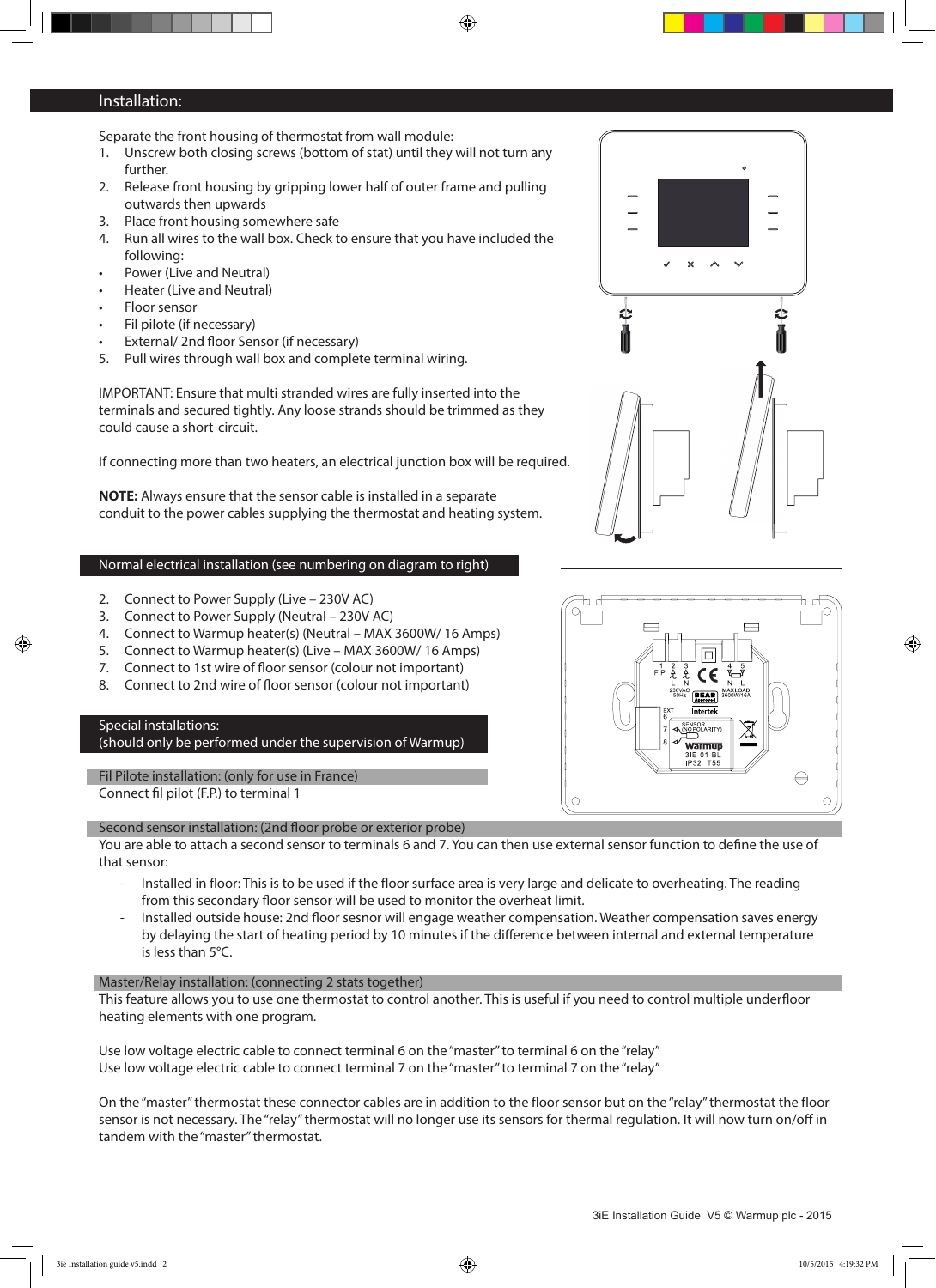#### Mounting thermostat into the wall box:

- 1. Push excess wire back through the wall box and insert thermostat back module into wall box.
- 2. Put fixing screws through mounting holes and tighten.
- 3. Ensure that thermostat is straight before tightening completely.
- 4. Replace thermostat front housing;
	- i) align and sit front housing on to hinges, ii) push lower half of front housing until a 'click' is heard.
- 5. Ensure front housing is securely fixed.
- 6. IMPORTANT: Tighten both retaining screws

# Powering-up:

You can now power up the thermostat and begin the programming process. An easy to follow menu will guide you through the rest. If you want to turn on / off the thermostat and heating system then hold down the recessed button on the bottom of the stat for 3 seconds

⊕

When you have ensured that both the floor sensor and heating elements are working correctly you can complete the installation of floor covering and remove the protective cover on the front of the thermostat.

# Error Messages:

Your thermostat can give you two error indications:

- 1. "er1": This will occur if no floor sensor is detected
- 2. "er2": This will occur if the floor sensor has a short circuit

# Using the Gasket with the 3iE

The 3iE has a Ingress Protection rating of IP20 but this rating can be increased when used in conjunction with the Gasket (supplied separately), in which case it is ingress Protection rated to IP32 but only when used in accordance with these instructions.

## **Fitting the Gasket**

◈

Remove backing from seal and attach to the back of the thermostat ensuring that there is a tight bond between the seal and the back of the thermostat.

Once fitted do not remove or attempt to refit the seal as this may affect the protection against ingress of water if the not fixed correctly.









# Dimensions :



Dimensions (mm)



3iE Installation Guide V5 © Warmup plc - 2015

◈